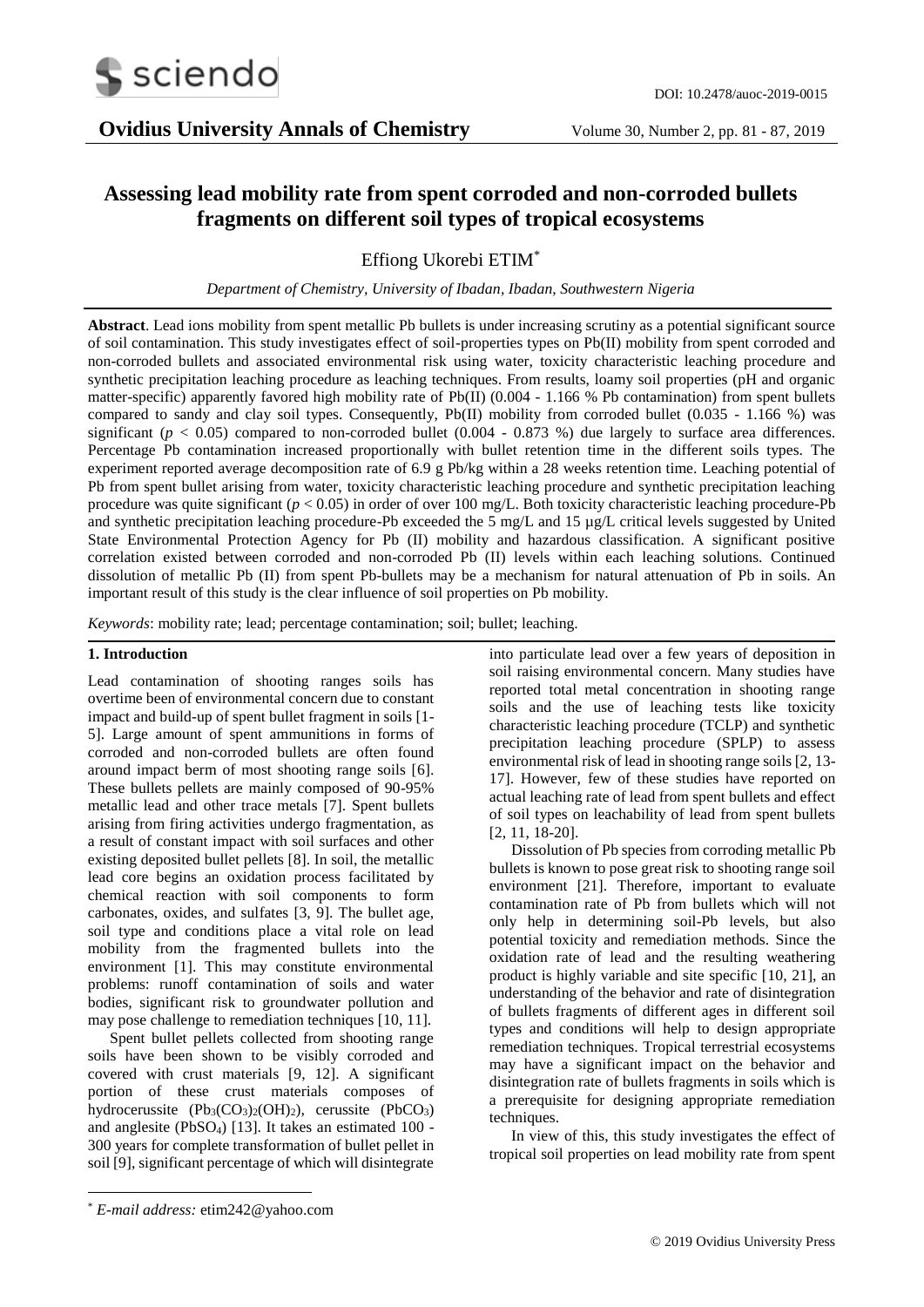metallic corroded and non-corroded bullet pellets. Secondly, an additional aim of the current study is the assessment of the environmental risk of Pb from corroded and non-corroded metallic bullet using TCLP and SPLP leaching tests and water.

# **2. Experimental**

## *2.1. Sample collection, processing and characterization*

Corroded and non–corroded bullet fragments were obtained from an impact berm (100 m long, 18 m wide and 20 m high) of a major military shooting range soil in Ibadan. The range and soil sampling points were located within the  $7^{\circ}29'25''$  N and  $3^{\circ}56'45''$  E tropical humid ecosystem of southwestern Nigeria. The region has approximately six to eight months of rainfall with average annual intensity of 100 to 350 mm/h and temperature range of 22 to 45 °C.

Three soil sample types (sandy, clay and loamy) from similar geological formation of the Precambrian basement complex igneous and metamorphic rocks were sampled for the experiment. The soils (about 25 kg each) were collected from locations with minimal pollution sources, using stainless steel hand shovel. Drying of the soils was done at ambient temperature in the laboratory, after which ground and sieve through a 4 mm mesh sieve and stored for further analysis.

Spent 6.5 mm caliber metallic Pb-bullet fragments were collected from impact berm of an active military shooting range and classified "corroded". Similarly, whole non-corroded metallic Pb bullets of same caliber were obtained. The spent bullets crusts were rinse-off using deionized water and dried at ambient temperature. The three soils types were then used to evaluate effects of soil properties and conditions on lead mobility from the corroded and non-corroded bullet fragments to derive percentage Pb contamination in soils.

The soils and bullets were characterized (in triplicates) as follows: soil pH determined in a soil-water ratio of 1:1 (w/v) using Hanna pH meter (Hanna Instrument, Kehl, Germany) and particle size analysis carried out using hydrometric method [22]. Soil organic carbon content determine by Walkley and Black method [23] and phosphate by Bray No. 1 method [24]. Soil nitrate content determination is by distillation method following extraction with 2 M KCl solution [25]. For total Pb determination, about 5.0 g of dried soil was digested with 50 mL of HCl :  $HNO<sub>3</sub>$  acid mixtures at 3:1 ratio (v/v) in a covered 100 mL beaker and heated on a hot plate for 3 h [26]. After cooling the extracts were filtered through Whatman (Cat No. 1001, 110 mm) filter paper and made to a 50 mL standard volumetric flask and stored for Pb analysis. Similarly, about 1.0 g of corroded and non-corroded spent bullet was digested for total lead analysis.

Total Pb in the extracts was analyzed using Varian SpectrAA 600 flame atomic absorption spectrophotometer. Sequential extraction of the soils before experiment and at various stages (8, 16 and 28 weeks) of experiment was carried out to identify the different fractions of Pb using Tessier method [27].

## *2.2. Laboratory soil - Pb mobility experiment*

To evaluate effects of soil types and conditions on mobility rate of Pb from spent corroded and noncorroded metallic bullet, sandy, clay and loamy soils were used for the laboratory experimental set-up.

For sandy soil, 100 g portions of soil were each weight into 24 high density polyethylene bottles (250 mL) followed by addition of two spent corroded bullet pellet (about same weights) and 10 mL deionized water. The bottles were placed in dark and maintained at 20 - 32  $\degree$ C and 2 - 5% humidity. The temperature and moisture content of the soil samples were conditioned to simulate average environmental conditions of tropical climates below earth surface. Total lead concentrations were determined in the soil samples after thorough mixing on weekly bases for 28 weeks  $(1 - 17 \& 22 - 28)$ weeks). This was repeated for clay and loamy soil types.

## *2.3. Laboratory batch leaching experiment*

Batch toxicity characteristic leaching procedure and synthetic precipitation leaching procedure described by the USEPA Methods 1311 and 1312 [14] with minor modifications (replacing 30 rpm 18 h mixing configuration with mechanical shaking for 1 - 28 weeks), and deionized water were adopted to investigate leaching rate Pb(II) from spent corroded and noncorroded bullet. Considering TCLP leaching procedure, three (about 12.5 g) corroded bullets were each placed into 24 high density polyethylene bottles (in triplicate). A 250 mL glacial acetic acid leaching solution adjusted using 1 M NaOH solution to pH  $4.93\pm0.05$  was added to each bottle. A specific liquid-to-solid ratio of 20:1 was employed and the solution was intermittently mixed and allowed to stand for 1 week and filtered through 0.45 µm membrane. The filtrate was then acidified with 2 mL  $HNO<sub>3</sub>$  and concentrated to 50 mL extract prior to Pb determination using FAAS. This procedure was repeated weekly for 28 weeks (1 - 17 & 22 - 28 weeks).

The same procedure was similarly conducted on the non-corroded bullet pellets.

For batch SPLP procedure, the extracting fluid at pH of  $4.22\pm0.05$  is made of two inorganic acids (HNO<sub>3</sub> and H2SO4) to simulate acidic rainwater percolating the soil. Deionized water leaching on the other hand was to simulate neutral environment in which soil is a dominant factor in determining the pH of extract. The SPLP and deionized water extractions are similar to those described above for the TCLP procedure.

All chemical analysis and experiment were performed following strict quality control/quality assurance (QC/QA) including use of reagent grade water and Analar grade chemicals (BDH Limited Poole, England), blank and replicates. Satisfactory precision within ±6% were obtained.

$$
Percentage\,Pb\, contamination = \frac{C_F - C_I}{C_B} \times 100
$$

where  $C_F$  is the final Pb concentration in soil.  $C_I$  is the initial Pb concentration in soil and  $C_B$  is the Pb concentration in bullets (corroded or non-corroded).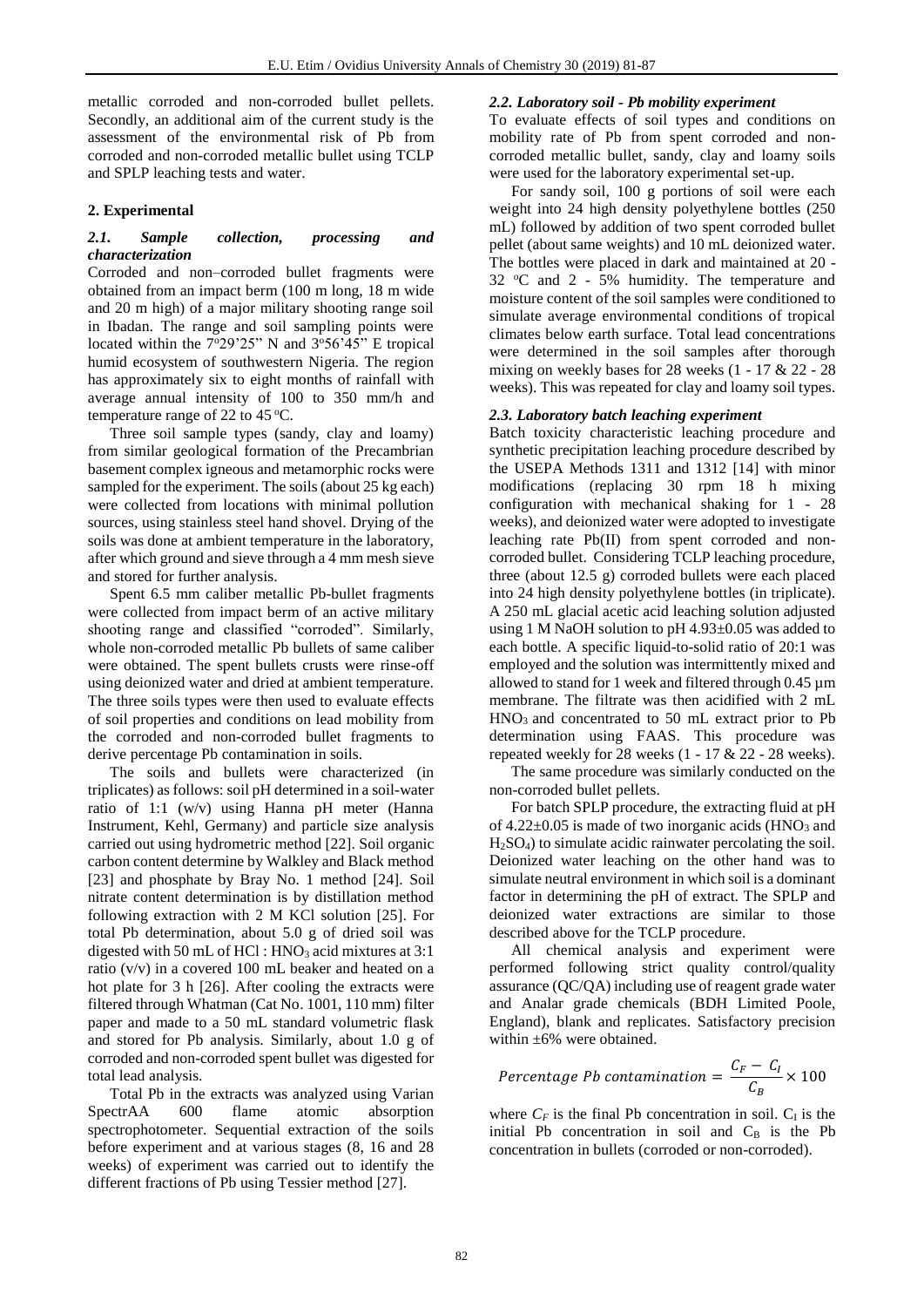#### *2.4. Statistical analysis*

Analysis of variance  $(p < 0.05)$  was performed on the data-set to assess Pb mobility/leachability potentials among different soils and leaching solutions. Similarly, T-testing  $(p < 0.05)$  was used to establish Pb mobility relationship between corroded and non-corroded bullet pellets for the soil types and leaching solutions. Spearmen correlation [17] was carried out to evaluate Pb leachability among leaching solutions with respect to time. Microsoft Excel (2010 version) was used for statistical data evaluation.

#### **3. Results and discussion**

#### *3.1. Lead dissolution rate from bullets*

Table 1 shows percentage Pb contamination rate from spent corroded and non-corroded metallic bullet on three

different soil types. Averagely, percentage Pb contamination rate of loamy soils (0.43±0.30;  $0.25\pm0.24$ ) were slightly higher, comparatively to sandy  $(0.28\pm0.23; 0.14\pm0.14)$  and clay  $(0.27\pm0.20; 0.16\pm0.14)$ soils arising from both corroded and non-corroded bullets respectively. These is evidence in cumulative contamination rate of loamy -  $10.3\%$  > sandy -  $6.73\%$  > clay - 6.56% for corroded bullets and loamy - 5.93% > clay - 3.90% > sandy - 3.40% for non-corroded bullets over the 28 weeks period. The high surface areas of the abrasive corroded bullets appeared to impact higher levels of Pb in soils compared to non-corroded bullets. Soils with large quantity of spent corroded bullets are therefore of environmental concern due to increase levels of bullet-borne contaminants [28].

| Table 1. Percentage lead contamination in soils. |  |  |  |
|--------------------------------------------------|--|--|--|
|                                                  |  |  |  |

| <b>Time</b>         | Corroded bullet (Pb%)<br>Non corroded bullet (Pb%) |       |       |              |       |             |
|---------------------|----------------------------------------------------|-------|-------|--------------|-------|-------------|
| interval<br>(weeks) | <b>Sandy</b>                                       | Loamy | Clay  | <b>Sandy</b> | Loamy | <b>Clay</b> |
|                     | 0.013                                              | 0.035 | 0.018 | 0.001        | 0.004 | 0.018       |
| $\overline{c}$      | 0.011                                              | 0.067 | 0.030 | 0.007        | 0.030 | 0.024       |
| 3                   | 0.033                                              | 0.052 | 0.031 | 0.014        | 0.048 | 0.023       |
| $\overline{4}$      | 0.048                                              | 0.091 | 0.045 | 0.020        | 0.048 | 0.030       |
| 5                   | 0.053                                              | 0.127 | 0.071 | 0.022        | 0.051 | 0.043       |
| 6                   | 0.055                                              | 0.176 | 0.071 | 0.035        | 0.051 | 0.045       |
| 7                   | 0.055                                              | 0.230 | 0.076 | 0.035        | 0.051 | 0.045       |
| 8                   | 0.055                                              | 0.282 | 0.135 | 0.035        | 0.051 | 0.045       |
| 9                   | 0.066                                              | 0.259 | 0.162 | 0.035        | 0.102 | 0.046       |
| 10                  | 0.203                                              | 0.263 | 0.191 | 0.035        | 0.117 | 0.046       |
| 11                  | 0.206                                              | 0.360 | 0.181 | 0.032        | 0.132 | 0.100       |
| 12                  | 0.211                                              | 0.378 | 0.207 | 0.117        | 0.150 | 0.111       |
| 13                  | 0.229                                              | 0.419 | 0.245 | 0.139        | 0.250 | 0.114       |
| 14                  | 0.256                                              | 0.433 | 0.308 | 0.145        | 0.256 | 0.146       |
| $\overline{15}$     | 0.411                                              | 0.465 | 0.341 | 0.148        | 0.286 | 0.161       |
| 16                  | 0.420                                              | 0.478 | 0.363 | 0.160        | 0.292 | 0.197       |
| 17                  | 0.466                                              | 0.624 | 0.391 | 0.168        | 0.312 | 0.265       |
| 22                  | 0.475                                              | 0.565 | 0.464 | 0.177        | 0.336 | 0.276       |
| 23                  | 0.507                                              | 0.667 | 0.459 | 0.260        | 0.327 | 0.303       |
| 24                  | 0.530                                              | 0.702 | 0.478 | 0.298        | 0.342 | 0.309       |
| 25                  | 0.544                                              | 0.709 | 0.501 | 0.331        | 0.380 | 0.309       |
| 26                  | 0.553                                              | 0.830 | 0.558 | 0.340        | 0.684 | 0.353       |
| 27                  | 0.612                                              | 0.911 | 0.610 | 0.396        | 0.755 | 0.394       |
| 28                  | 0.713                                              | 1.178 | 0.628 | 0.453        | 0.873 | 0.497       |

Loamy soils with low pH  $(4.72 \pm 1.12)$  value, high organic matter content (11.1±1.54%), nitrate (78.6±4.55 mg/kg)) and phosphate (23.7±2.13 mg/kg) levels (Table 2), around berms of shooting range are potential sinks

for Pb and enhances mobility. Organic matter and pH have generally been found important factor in weathering and transformation of metallic Pb bullets into oxides and carbonate [12].

| <b>Parameter</b>    | Sandy           | Loamy           | <b>Clay</b>     | <b>Corroded bullet</b><br>pellet | Less corroded bullet<br>pellet |
|---------------------|-----------------|-----------------|-----------------|----------------------------------|--------------------------------|
| pH                  | $4.76 \pm 1.43$ | $4.72 \pm 1.12$ | $5.85 \pm 1.22$ |                                  |                                |
| Sand content (%)    | $94.7 \pm 1.63$ | $69.2 + 1.21$   | $62.7+0.67$     |                                  |                                |
| Silt content $(\%)$ | $3.96 \pm 1.32$ | $23.6 \pm 1.13$ | $6.86 \pm 0.21$ |                                  |                                |
| Clay content $(\%)$ | $1.34 \pm 0.33$ | $7.20 \pm 0.25$ | $30.5 + 2.43$   | $\overline{\phantom{a}}$         |                                |
| Organic carbon (%)  | $1.80 \pm 0.13$ | $11.1 + 1.54$   | $3.09 + 0.44$   |                                  |                                |
| Nitrate $(mg/kg)$   | $46.5 \pm 12$   | $78.6 \pm 4.55$ | $50.6 \pm 3.54$ |                                  |                                |
| Phosphate (mg/kg)   | $10.3 \pm 2.71$ | $23.7 \pm 2.13$ | $10.4 + 2.43$   |                                  |                                |
| Lead $(mg/kg)$      | $300 \pm 35$    | $433 \pm 38$    | $386 + 52$      | 547.235                          | 846.223                        |

**Table 2.** Initial soil-bullet pellet characterization  $(n = 3)$ .

 $n$  - number of samples analyzed (mean  $\pm$  SD)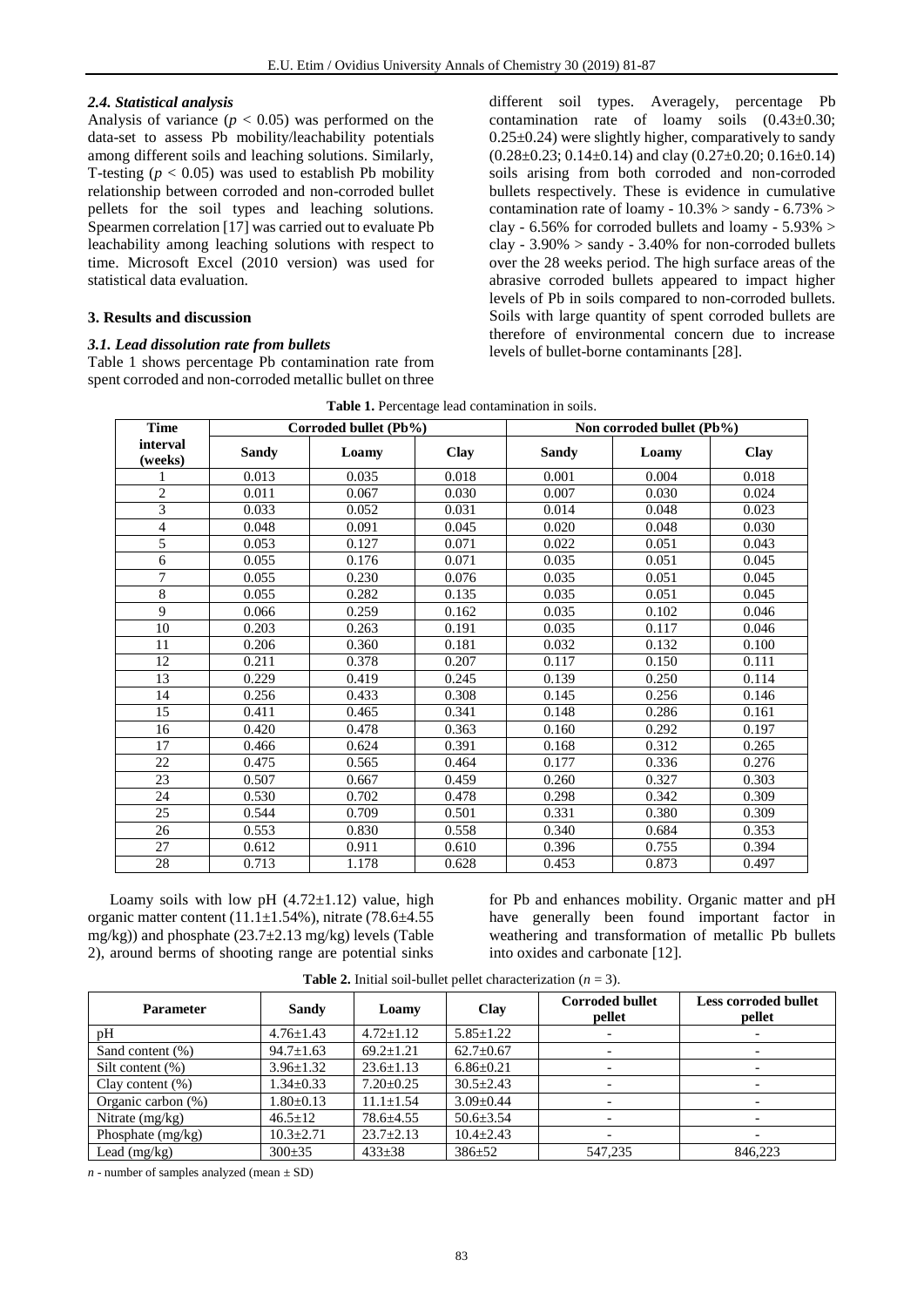Furthermore, bioavailable fractions of Pb were shown to slightly increase for the soils after the experiment (Table 3), which explain the relative increases in percentage contamination of Pb with time. Analysis of variance  $(p < 0.05)$  showed significant difference in percentage Pb contamination among the three soils types for corroded bullets. Here soil properties and the corroding potential of the bullets may

account for the difference. However, no significant differences were observed among the soil types for noncorroding bullets which could be attributed to low corroding potentials of the bullets. Statistical T-testing between corroded and non-corroded bullets for each soil types indicated a mark significant difference owning to the differences in bullets nature.

| <b>Parameter</b>               | <b>Before experiment</b> |       |      | After experiment |       |      |
|--------------------------------|--------------------------|-------|------|------------------|-------|------|
|                                | <b>Sandy</b>             | Loamy | Clav | Sandv            | Loamy | Clay |
| Exchangeable metal             | 7.09                     | 17.6  | 7.75 | 14.1             | 22.5  | 12.4 |
| Metals bound to carbonates     | 10.6                     | 12.2  | 6.75 | 10.1             | 10.7  | 8.44 |
| Metals bound to Fe-Mn oxides   | 12.1                     | 6.87  | 14.5 | 11.4             | 8.69  | 15.9 |
| Metals bound to organic matter | 7.09                     | 26.9  | 17.4 | 5.13             | 28.9  | 21.1 |
| Residual metals                | 63.1                     | 36.4  | 53.6 | 59.3             | 29.2  | 42.2 |

*n* - number of samples analyzed.

The age of bullets which corresponds to its corroding potential is a positive indicator of soil Pb contamination in shooting range soils. Retention time of bullets in soils greatly influenced Pb mobility from spent bullets as shown in Figure 1.



**Figure 1.** Lead mobility in soils: A - corroded bullet, B non-corroded bullet.

Percentage Pb contamination increased proportionally with retention time of bullets in soils. The rate of soil Pb contamination from corroded bullets is much rapid (from 3 weeks) while non-corroded bullets from week-8, due to high surface area of the corroded bullets. The loamy soils were more prone to contamination than other soil types. From the experiment, after contacting soil, metallic Pb in bullets becomes oxidized and transformed into dissolved and particulate Pb species at a decomposition rate of 6.4 g Pb/kg/28 weeks for corroded bullets and 7.4 g Pb /kg/28 weeks for non-corroded bullets. The average of 6.9 g Pb/kg/28 weeks appears to agree with Manninen and Tanskanen [29] figure of 10 g Pb/kg/yr decomposition rate. Contaminated loamy soils from shooting range may leach sufficient Pb to pose significant environmental risk.

#### *3.2. Lead leaching potential from bullets*

Although leaching tests have widely been applied to extractable Pb in soils, this study evaluates the leaching potentials of Pb from spent corroded and non-corroded bullets by simulating various environmental conditions. Distilled water leaching method was meant to simulate natural reaction of water to lead bullet in soil, SPLP for acid rain simulation and TCLP for toxicity testing potentials. Apparently, concentration of leached Pb from spent corroded bullets is more than non-corroded bullet, which could be attributed to surface area phenomenon (Table 4).

| <b>Time</b>                   |                 | <b>Corroded bullet</b> |                | Non corroded bullet |                 |                 |  |
|-------------------------------|-----------------|------------------------|----------------|---------------------|-----------------|-----------------|--|
| interval<br>(weeks)           | Water           | <b>TCLP</b>            | <b>SPLP</b>    | Water               | <b>TCLP</b>     | <b>SPLP</b>     |  |
|                               | 0.00            | 0.00                   | 0.00           | 0.00                | $9.75 \pm 0.21$ | 0.00            |  |
| $\mathfrak{D}_{\mathfrak{p}}$ | $19.7 \pm 0.15$ | 0.00                   | 0.00           | 0.00                | $59.5 \pm 0.11$ | 0.00            |  |
| 3                             | $36.6 \pm 0.18$ | $45.4 + 2.1$           | $49.0 \pm 1.1$ | $27.2 \pm 1.12$     | $62.3 \pm 0.19$ | $9.33 \pm 1.31$ |  |
| $\overline{4}$                | $37.3 \pm 0.11$ | $49.0 \pm 1.5$         | $48.9 \pm 2.1$ | $32.2 \pm 1.05$     | $99.0 \pm 0.14$ | $11.4 \pm 0.11$ |  |
| 5                             | $43.4 \pm 0.24$ | $67.3 \pm 1.3$         | $93.0 \pm 1.7$ | $32.4 \pm 0.85$     | $141 \pm 1.4$   | $65.7 \pm 1.4$  |  |
| 6                             | $48.1 \pm 0.18$ | $67.1 \pm 1.7$         | $117 + 2.7$    | $32.3 \pm 0.77$     | $145 + 2.2$     | $75.6 \pm 1.2$  |  |
| ┑                             | $56.8 \pm 0.33$ | $78.6 \pm 2.2$         | $143 \pm 3.9$  | $46.5 \pm 1.42$     | $159 \pm 1.8$   | $81.2 \pm 1.4$  |  |
| 8                             | $57.4 \pm 1.43$ | $130+4.1$              | $182 \pm 3.8$  | $50.3 \pm 1.66$     | $160 \pm 3.7$   | $90.6 \pm 1.7$  |  |
| 9                             | $56.6 \pm 1.32$ | $190 \pm 3.4$          | $213 \pm 4.2$  | $50.3 \pm 1.43$     | $158 + 4.1$     | $113 \pm 2.1$   |  |

**Table 4.** Lead levels (mg/L) in leaching solutions.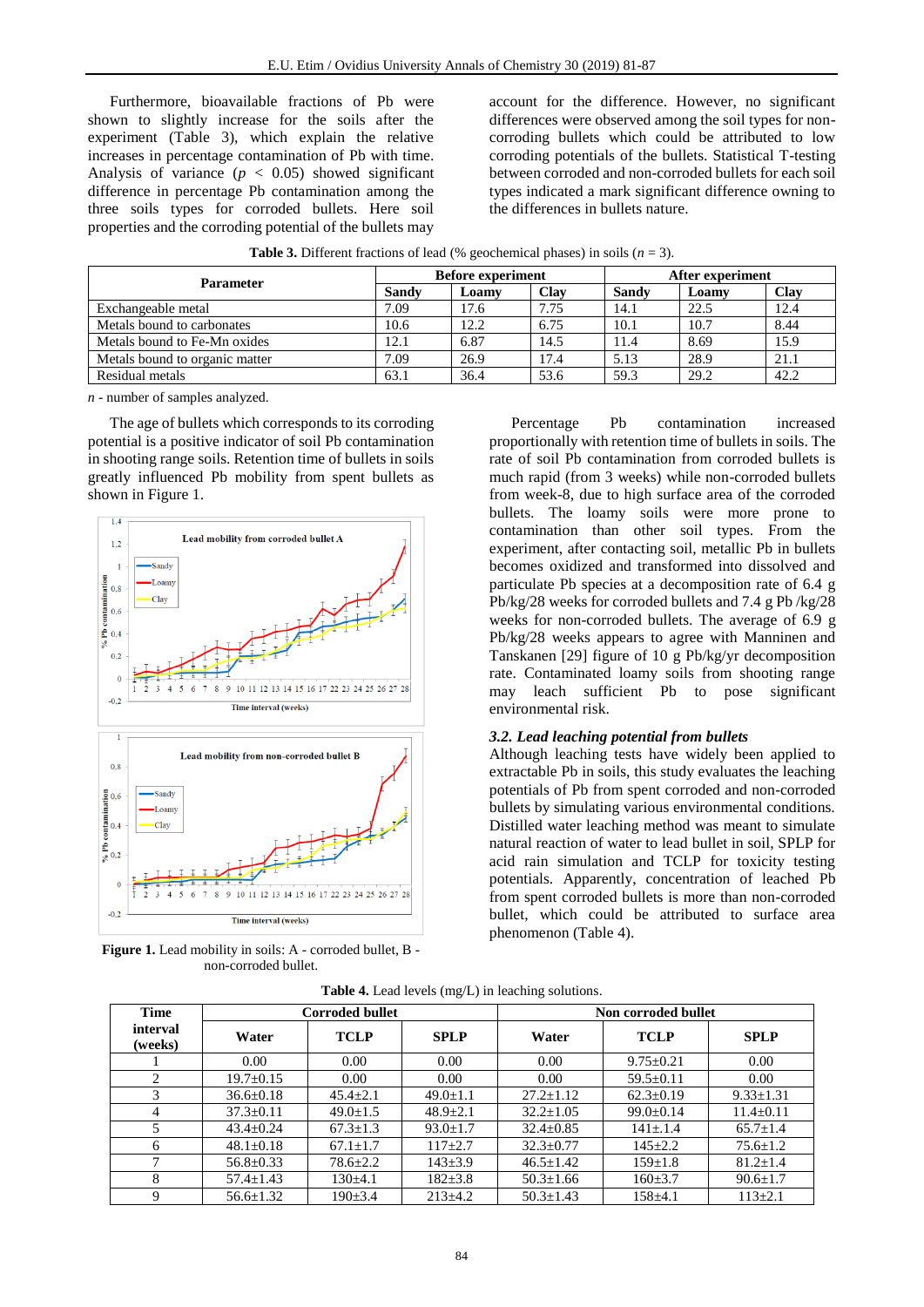| E.U. Etim / Ovidius University Annals of Chemistry 30 (2019) 81-87 |  |  |  |  |  |  |  |  |
|--------------------------------------------------------------------|--|--|--|--|--|--|--|--|
|--------------------------------------------------------------------|--|--|--|--|--|--|--|--|

| <b>Time</b>         |                 | <b>Corroded bullet</b> |               | Non corroded bullet |               |               |  |
|---------------------|-----------------|------------------------|---------------|---------------------|---------------|---------------|--|
| interval<br>(weeks) | Water           | <b>TCLP</b>            | <b>SPLP</b>   | Water               | <b>TCLP</b>   | <b>SPLP</b>   |  |
| 10                  | $60.5 \pm 1.56$ | $198 \pm 3.3$          | $213 \pm 4.3$ | $55.7 \pm 1.12$     | $165 \pm 3.2$ | $142 \pm 2.1$ |  |
| 11                  | $64.0 \pm 1.32$ | $213 \pm 3.6$          | $263 \pm 7.4$ | $58.6 \pm 2.14$     | $165 \pm 3.4$ | $153 \pm 1.8$ |  |
| 12                  | $73.5 \pm 3.28$ | $219 \pm 2.9$          | $262 \pm 7.2$ | $61.7 \pm 1.52$     | $176 \pm 2.9$ | $154 \pm 3.4$ |  |
| 13                  | $72.1 \pm 2.10$ | $268 \pm 2.4$          | $262 \pm 8.3$ | $62.4 \pm 1.22$     | $207+4.7$     | $160 \pm 3.3$ |  |
| 14                  | $82.5 \pm 2.15$ | $278 \pm 4.1$          | $275+9.3$     | $66.1 \pm 2.43$     | $235 \pm 2.3$ | $167 \pm 2.8$ |  |
| 15                  | $111 \pm 3.4$   | $358 \pm 3.7$          | $293 \pm 11$  | $67.5 \pm 1.90$     | $263 \pm 10$  | $170+4.6$     |  |
| 16                  | $113 \pm 2.1$   | $360 \pm 8.2$          | $293 \pm 16$  | $119\pm3.5$         | $279 \pm 11$  | $175 \pm 7.3$ |  |
| 17                  | $122 \pm 3.5$   | $410\pm 10$            | $304 \pm 12$  | $104 \pm 2.1$       | $280+10$      | $177 + 5.8$   |  |
| 22                  | $131\pm4.3$     | $535 \pm 24$           | $328 \pm 11$  | $127+2.3$           | $368 \pm 14$  | $272 \pm 11$  |  |
| 23                  | $130 \pm 5.1$   | $600 \pm 18$           | $338 \pm 14$  | $129 \pm 1.8$       | $405 \pm 12$  | $292 \pm 10$  |  |
| 24                  | $158 \pm 4.6$   | $600 \pm 11$           | $435 \pm 14$  | $152 \pm 10$        | $393 \pm 11$  | $294 \pm 14$  |  |
| 25                  | $177 + 5.5$     | $621 \pm 25$           | $495 \pm 11$  | $153 \pm 6.3$       | $413 \pm 13$  | $368 \pm 32$  |  |
| 26                  | $473 \pm 4.5$   | $783 + 23$             | $600 \pm 18$  | $157 + 3.5$         | $425 + 21$    | $690+29$      |  |
| 27                  | $496 \pm 8.8$   | $1645 \pm 34$          | $686 \pm 12$  | $181 \pm 2.7$       | $428 \pm 13$  | $798 \pm 30$  |  |
| 28                  | $522 \pm 7.6$   | $1951 \pm 19$          | $711 \pm 12$  | $194 \pm 2.8$       | $698 \pm 11$  | $933 \pm 34$  |  |

 $(Mean + SD)$ 

Corroded bullet had higher surface area due to corrosion than the non-corroded bullet. TCLP leachates showed significant levels of Pb compared to others. The following leaching order  $TCLP > SPIP >$  water was observed. Irrespective of bullet surface area (corrodedhigh and non-corrode-low), distilled water at pH of 7.00 showed least leaching potential for Pb.



**Figure 2.** Lead levels in leaching solutions: A - corroded bullet, B - non-corroded bullet.

Water leaching models are less appropriate as they tend not to reflect real estimates of acidity encountered in the environment, and also do not mimic buffered water systems found in soils. In acid rainfall instance (SPLP with pH of 4.22), Pb leaching rate increases from 0 - 711 mg/L for corroded and 0 - 933 mg/L for noncorroded over time, resulting in possible soil-Pb contamination. Although the buffering capacity of soil would course pH of influx rainfall to rapidly approach

neutral, acid rain may not enhance Pb peculation but enhance contaminated soil-Pb runoffs.

The TCLP leaching method which simulates landfill condition shows that Pb from both bullets fragments are potential hazards to the environment with values corroded 0-1951 mg/L and non-corroded 0-698 mg/L within 28 weeks leaching period. Important to note, spent corroded and non-corroded metallic-Pb bullets fragments can be classified hazardous under the Resources Conservation and Recovery Act (RCRA), thereby, requiring remediation for disposal soils [30].

Analysis of variance  $(p < 0.05)$  showed significant difference in Pb concentration among water, TCLP and SPLP leachates for corroded and non-corroded bullets. These further suggest that the different Pb leaching potentials among leaching solutions is a function of pH. Statistical T-testing similarly showed significance differences (*p* < 0.05) in Pb levels between corroded and non-corroded bullets for water, TCLP and SPLP, which confirms leaching potential is strongly dependent on bullet surface area, age and pH. Furthermore, a strong positive correlation water - 0.842; TCLP - 0.901; SPLP - 0.948 was observed between both bullets types for the various leaching time. Figure 2 shows proportional increase in Pb leachability from both bullets with time, with TCLP having highest leachability rate. Extensive and prolong immersion of bullets in leaching solutions will enhance complete dissolution of Pb.

## **4. Conclusions**

The effect of three different soil types on mobility rate of Pb from spent corroded and non-corroded metallic bullets obtained within a tropical active military shooting range was studied. Consequently, environmental risk of bullets was also examined using water, TCLP and SPLP leaching techniques. The bullets collected contain high concentration of Pb matrix as expected. Corroded bullet impacted higher levels of Pb particularly on loamy soil-Pb which was a function of soil property. Retention time of bullet in soil greatly influence the degree of contamination. An average 6.9 g Pb/kg/28 week was reported during the period of study. The leaching potential of TCLP-Pb, SPLP-Pb from bullets proof hazardous exceeding comparative limits in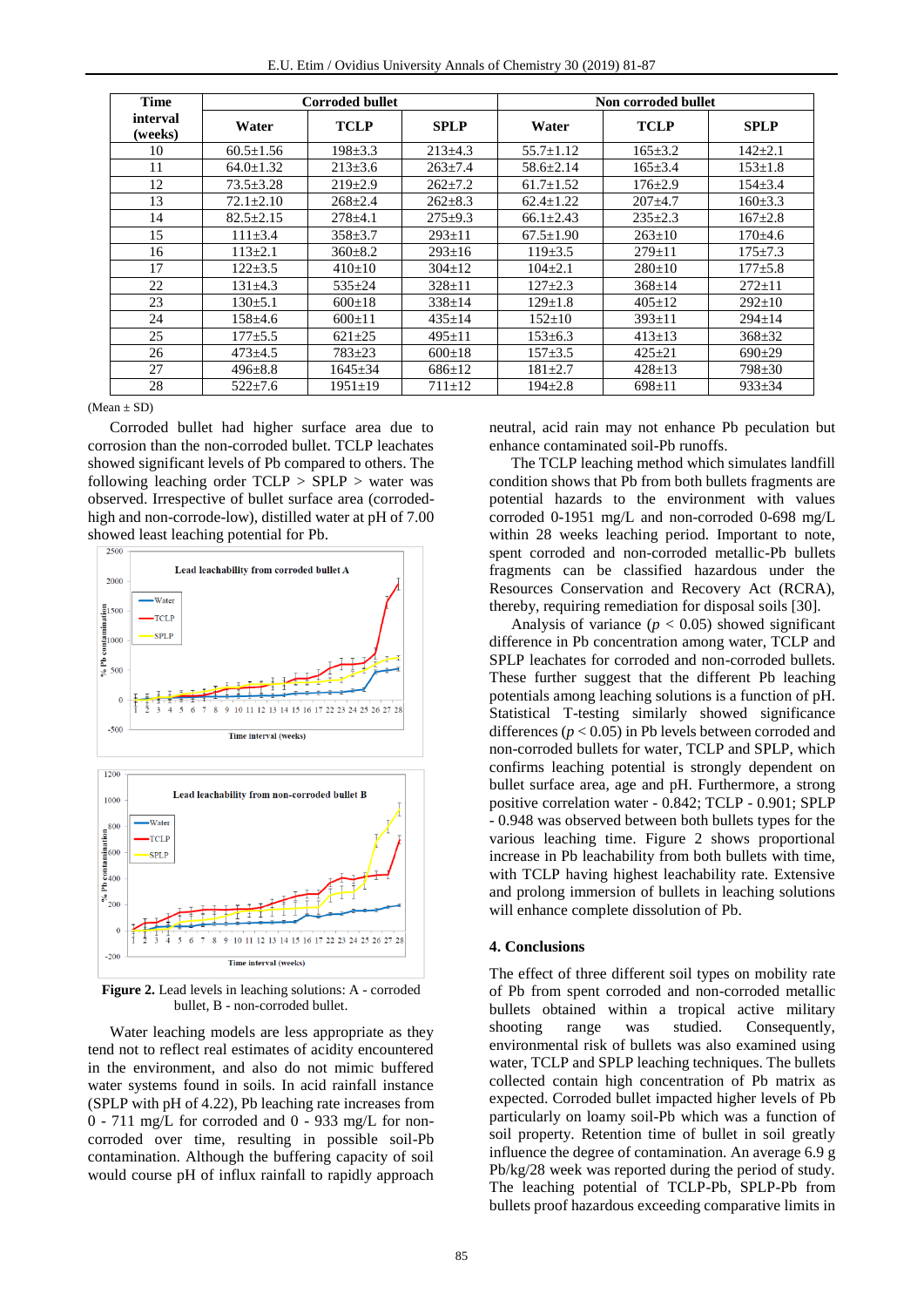soils of 5 mg/L and 15 µg/L respectively. An important result of this study is the clear influence of soil properties on Pb mobility in soil. This work confirms specific literature that explains how Pb migrates from bullets in soils and the time dependent nature and weathering of Pb bullet in soils.

# **Acknowledgement**

The author gratefully acknowledges Mr. Omotayo Oladipupo Oyawuyi, Ajibade Oladejo, Bukola Olatunji and Damilola Oladejo for their critical support and assistance with the experiment.

## **Conflict of interest**

The author declares no conflict of interest.

#### **References**

- [1]. E.U. Etim, Batch washing of lead contaminated and spiked soils using extracts of dried Terminalia mantaly, Panicum maximum and Eleusine indica plants, Ovidius University Annals of Chem. 30 (2019) 29-36.
- [2]. USEPA, Best management practices for lead at outdoor shooting ranges. EPA-902-B01-001. Region 2, New York, NY (2001).
- [3]. X. Cao, D. Dermatas, Evaluating the applicability of regulatory leaching tests for assessing lead leachability in contaminated shooting range soils, Environ. Monitor. Assess. 139 (2008) 1-13.
- [4]. C. Spuller, H. Weigand, C. Marb, Trace metal stabilization in shooting range soil: Mobility and phytotoxicity, J. Hazard. Mater. 141 (2007) 378- 387.
- [5]. M.F. Mera, M. Rubio, C.A. Perez, V. Galvan, A. Germanier, SRµXRF and XRD study of the spatial distribution and mineralogical composition of Pb and Sb species in weathering crust of corroded bullets of hunting fields, Microchem. J. 119 (2015) 114-122.
- [6]. D. Vantelon, A. Lanzirotti, A.S. Scheinost, R. Kretzschmar, Spatial distribution and speciation of lead around corroding bullets in a shooting range soils studied by micro-X-ray fluorescence and absorption spectroscopy, Environ. Sci. Technol. 39 (2005) 4808-4815.
- [7]. A.M. Scheuhummer, S.L. Norris, A review of the environmental impacts of lead shot shell ammunition and lead fishing weights in Canada. Rep. 88. Minister of Environment, Canadian Wildlife Service, Ottawa, ON (1995).
- [8]. W.A. Martin, C.C Nestler, M. Wynter, S.L. Larson, Bullet on bullet fragmentation profile in soils, J. Environ. Manage. 146 (2014) 369-72.
- [9]. S.S. Jorgensen, M. Willems, The fate of lead in soils: The transformation of lead pellets in shooting range soils, Ambio. 16 (1987) 11-15.
- [10]. X. Cao, L.Q. Ma, M. Chen, D.W. Hardison, Jr. W.G. Harris, Weathering of lead bullets and their environmental effects at outdoor shooting ranges, J. Environ. Quality. 32 (2003a) 526-534.
- [11]. C.T.R. Darling, V.G. Thomas, The distribution of outdoor shooting ranges in Ontario and the potential for lead pollution of soil and water, Sci. Total Environ. 313 (2003) 235-243.
- [12]. Z. Lin, Secondary mineral phases of metallic lead in soils of shooting range from Orebro County, Sweden, Environ. Geol. 27 (1996) 370-375.
- [13]. X. Cao, L.Q. Ma, M. Chen, D.W. Hardison, W.G. Harris, Lead transformation and distribution in the soils of shooting ranges in Florida, Sci. Total Environ. 307 (2003b) 179-189.
- [14]. USEPA, Test methods for evaluating solid waste, Vol. 1A: Laboratory manual physical/chemical methods. Washington, DC 20460. EPA-SW-846. 3<sup>rd</sup> ed., Method 1311 and 1312. Washington, DC (1995).
- [15]. D.W. Hardison, L.Q. Ma, T. Luongo, W.G. Harris, Lead contamination of shooting range soils from abrasion of lead bullets and subsequent weathering, Sci. Total Environ. 328 (2004) 175- 183.
- [16]. A.O. Fayiga, U. Saha, L.Q. Ma, Chemical and physical characterization of lead in three shooting range soils in Florida, Chem. Specia. Bioav. 23 (2011) 163-169.
- [17]. E.U. Etim, P.C. Onianwa, Lead contamination of soil in the vicinity of a military shooting range in Ibadan, Nigeria, Toxicol. Environ. Chem. 94 (2012) 895-905.
- [18]. E. Mariussen, I.V. Johnsen, A.E. Stromseng, Application of sorbents in different soil types from small arms shooting ranges for immobilization of lead (Pb), copper (Cu), zinc (Zn), and antimony (Sb), J. Soils Sediments 18 (2018) 1558-1568.
- [19]. P. Sanderson, R. Naidu, N. Bolan, M. Bowman, S. Mclure, Effect of soil type on distribution and bioacessibility of metal contaminants in shooting range soils, Sci. Total Environ. 438 (2012) 452- 462.
- [20]. P.J. Sanderson, R. Naidu, N. Bolan, The effect of environmental conditions and soil physicochemistry on phosphate stabilization of Pb (II) in shooting range soils, J. Environ. Manage. 170 (2016) 123-130.
- [21]. L.Q. Ma, D.W. Hardison, W.G Harries, X. Cao, Q. Zhou, Effects of soil property and soil amendment on weathering of abraded metallic Pb (II) in shooting ranges, Water Air Soil Poll. 178 (2007) 297-307.
- [22]. International Institute of Tropical Agriculture, IITA, Selected methods for soil and plant analysis. pp. 2-6, Manual series No. 1. IITA, Ibadan (2001).
- [23]. A. Walkley, I.A. Black, An examination of the Degtjareff method for determining soil organic matter and proposed modification of the chromic acid titration method, Soil Sci. 37 (1984) 29-38.
- [24]. R.H. Bray, L.T. Kurtz, Determination of total organic and available forms of phosphorus in soils, Soil Sci. 59 (1945) 39-45.
- [25]. J.M. Bremner, C.S. Mulvaney, Nitrogen-total. In: Page, A.L., Miller, R.H. and Keeney, D.R. (Eds.). Methods of soil analysis, American Society of